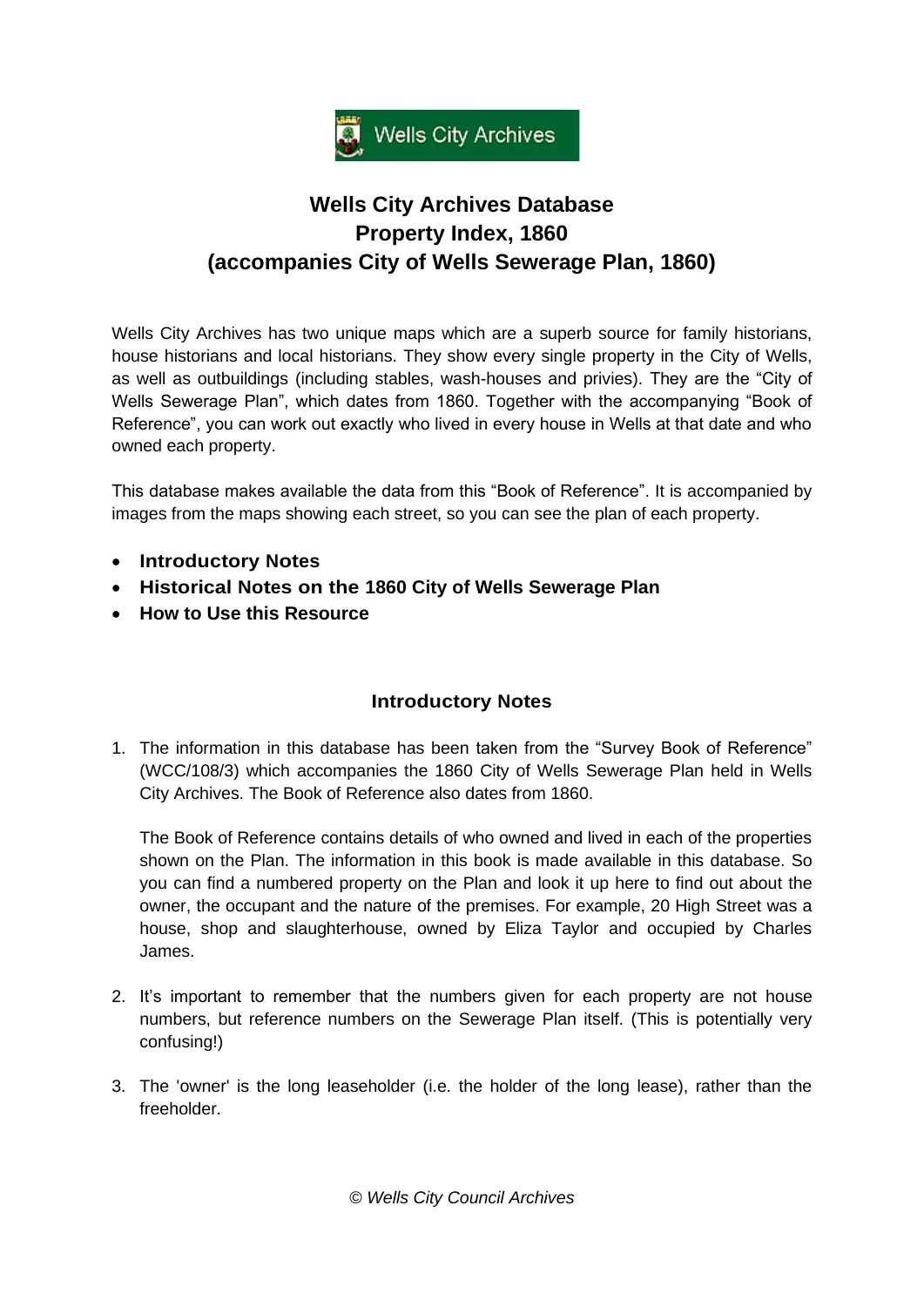- 4. The "Book of Reference" was digitised by City Archives volunteers and the City Archivist.
- 5. Although the original documents are described as a "Plan", they are here referred to as a map.
- 6. The images of the 1860 map included here do not necessarily include the full extent of each property. In some cases outbuildings and boundaries may not be shown on the images. If you want more detail, please contact the Wells City Archivist at [archives@wellsmuseum.org.uk.](mailto:archives@wellsmuseum.org.uk)
- 7. The map was digitised by Know Your Place West of England.

## **Historical Notes on the 1860 City of Wells Sewerage Plan**

<span id="page-1-0"></span>In 1860, an extremely detailed two-part plan of the City of Wells was drawn up, based on a new survey of the City. In Tony Scrase's words, it was *"the first comprehensive and accurate representation of the town"*. This large-scale plan was accompanied by a "Survey Book of Reference", which contains details of who owned and lived in each of the properties shown on the plan. It thus provides a fascinating snapshot of the City of Wells in the year 1860.

The reason for the creation of the plan was Wells City Council's Sewerage Scheme, initiated in 1858. This arose from a move to improve public health (especially to respond to cholera epidemics), and in particular from the Local Government (Public Health) Act of 1858. This Act had decentralised health administration and given the administrative powers to local authorities. Wells City Council had adopted the Act, and their Sewerage Scheme was part of their response to it. The Scheme provided new public sewers and drainage, and all people with property on the line of the new sewers could connect their private drains if they wished.

The plan is marked to show the course of the sewers. It also indicates all the features which might require drainage, so it shows privies, wash-houses, pigsties, stables, coach-houses and slaughterhouses. Wells and pumps are shown too, as well as dwelling houses (which are numbered) and features such as inns, hotels, schools, chapels, breweries, and the Union workhouse. So in combination with its accompanying "Book of Reference", it has immense value as a social history document.

The data in the "Survey Book of Reference" (WCC/108/3) has been digitised and is made available in this database. The book describes the nature of each set of premises; for example, 30 Grove Lane is a "house, garden, [black]smith's shop, yard, etc." (owned by W. C. Berryman and occupied by Robert B. Rawlings). The numbers given for each property are not house numbers, but reference numbers used for the purposes of this survey.

The survey and drawings were done by Arthur Whitehead (of Weston-super-Mare), County Surveyor, and the "Plan of the City of Wells" is dated 1st September 1860. It is in two parts; one shows the west of the City (WCC/108/1) and one the east (WCC/108/2), divided at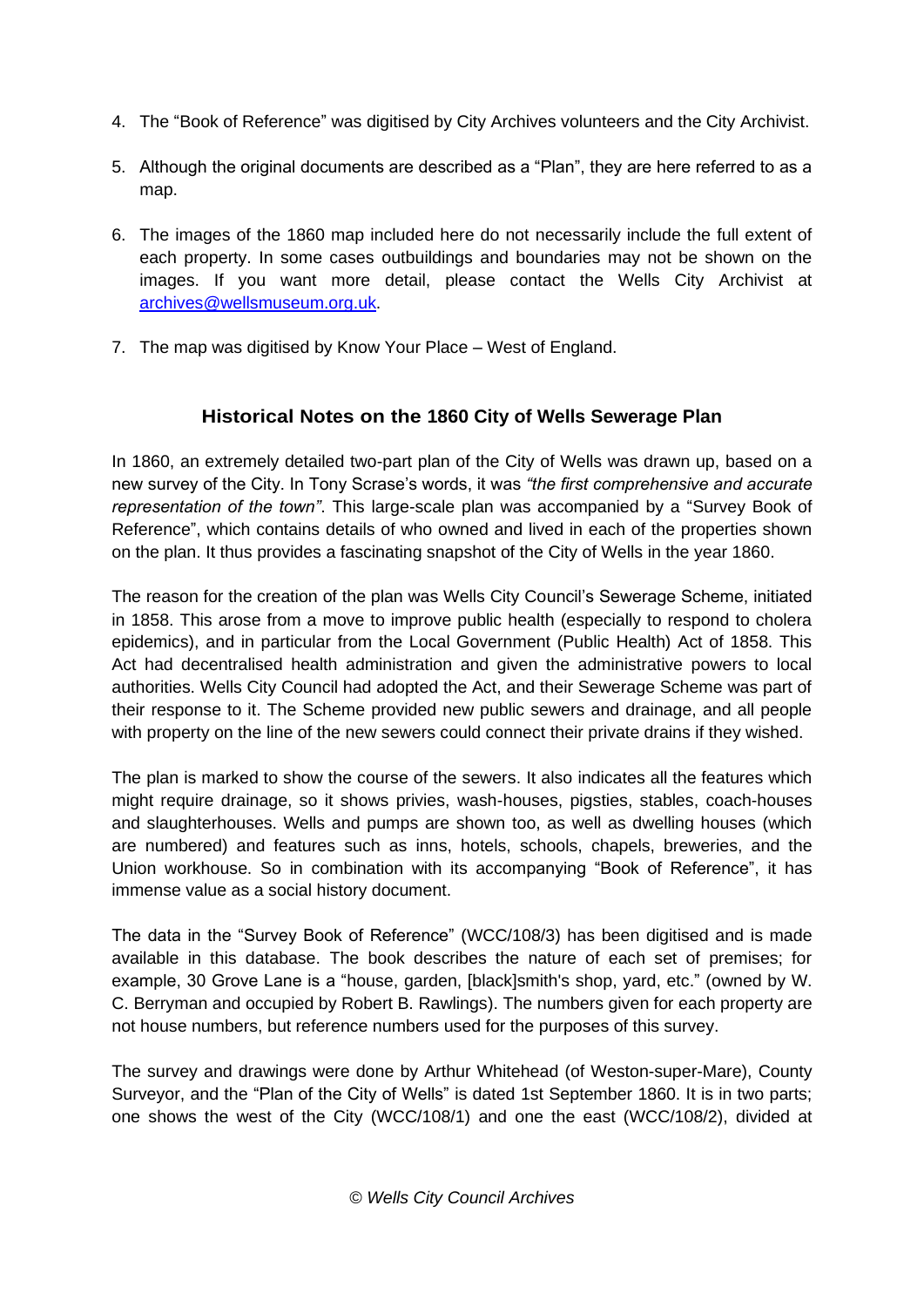Sadler Street. The scale of the original plans is 1 inch to 160 feet (60 links), and it is drawn on linen-backed paper. Each part is 2.18 metres long.

## **How to Use this Resource**

- <span id="page-2-0"></span>1. Choose which of the three versions of the database will be most useful to you: the one sorted by the name of the street, the one sorted by the owner's surname, or the one sorted by the occupier's surname.
- 2. Click on the name of that database. It will open a searchable PDF. Use the + button at the top of the screen to enlarge the text to the size you want.
- *3. This step is needed only if you're searching for a street by its modern name:* Click on the document called "New and Old Street Names". This will open as a PDF. Look in the first column for the modern name of the street you're interested in, then look in the second column for what it was called on the 1860 map and in the "Book of Reference". Now you can search the database sorted by street name, using the old street name.

Remember that the number given for each property in the database is not the house number, but the reference number for that property on the Sewerage Plan itself.

- 4. Search the database for the name of the street or person you want to find by doing this:
	- Select **Edit | Find** (OR click the icon of a magnifying glass at the top left of the screen OR type CTRL + F). A search dialogue will open.
	- Type your search term (e.g. your family's surname) into the search box. A message will appear in the search dialogue which tells you how many exact matches there are.
	- Click anywhere on the screen, then click **Next** in the search dialogue OR click the down arrow in the dialogue. The first occurrence of your search term will be highlighted.
	- Continue clicking **Next** or clicking the down arrow to find each further occurrence of the search term.
	- For each of your results, make a note of the number from the "No." column and of the name of the street. When you go on to look at images of the 1860 map, this will enable you to identify the property in which you're interested.
- 5. If you now want to look at images of the 1860 map showing the individual street and property where your family lived:
	- Click on the relevant "Street maps" document. The street maps are listed alphabetically by the 1860 street name (described as the 'old' street name in step 3 above). The document will open as a PDF.